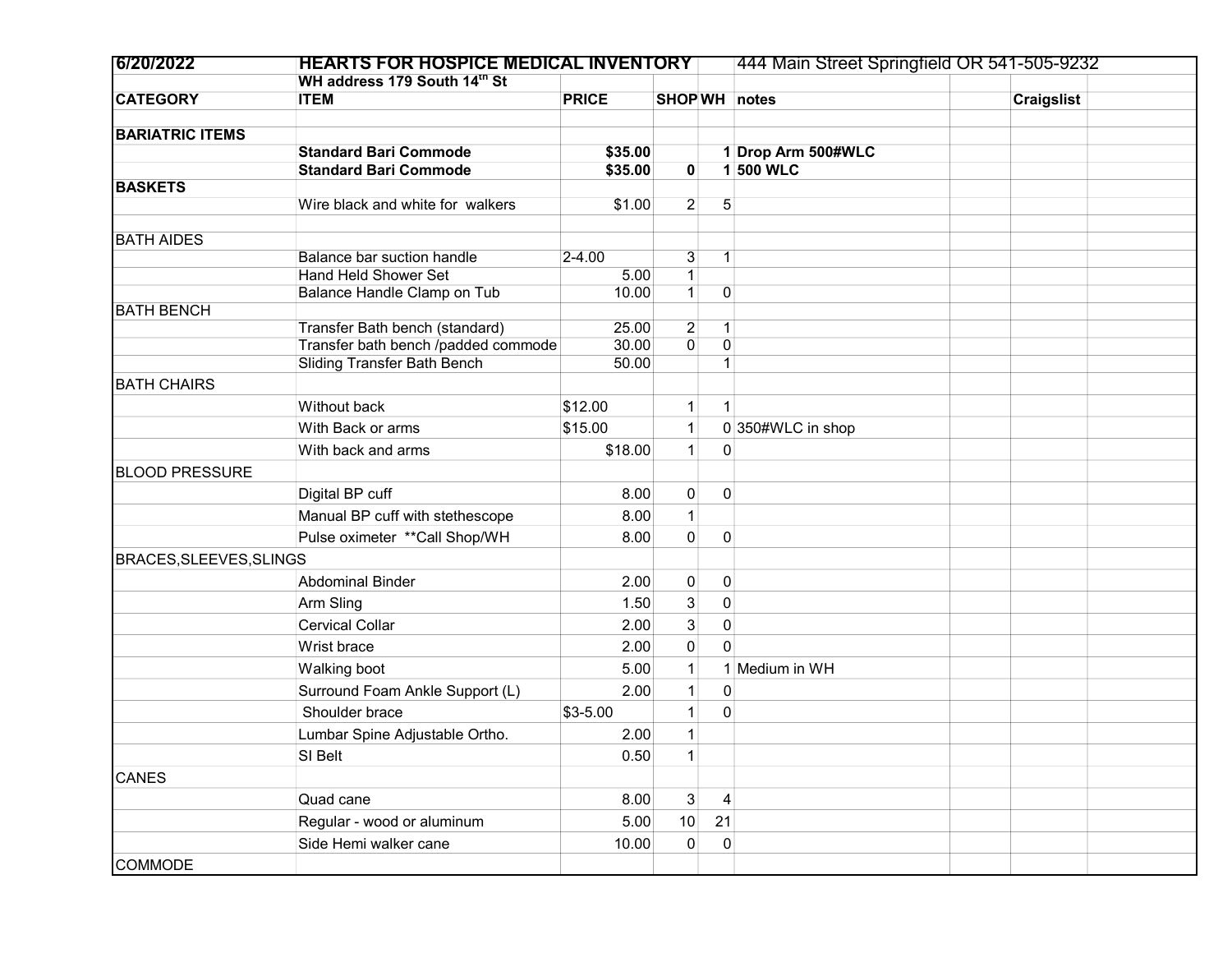| 6/20/2022                      | <b>HEARTS FOR HOSPICE MEDICAL INVENTORY</b> |              |                |                | 444 Main Street Springfield OR 541-505-9232 |                   |  |
|--------------------------------|---------------------------------------------|--------------|----------------|----------------|---------------------------------------------|-------------------|--|
|                                | WH address 179 South 14th St                |              |                |                |                                             |                   |  |
| <b>CATEGORY</b>                | <b>ITEM</b>                                 | <b>PRICE</b> |                |                | SHOP WH notes                               | <b>Craigslist</b> |  |
| <b>LINAK Power toilet seat</b> | <b>LINAK Powered Toilet Lift Seat</b>       | 100.00       |                | 1              |                                             | X                 |  |
|                                | Standard commode with bucket                | 25.00        | $\overline{2}$ | $\mathbf{1}$   |                                             |                   |  |
|                                | Standard commode with drop arm              | 25.00        | $\pmb{0}$      | 0              |                                             |                   |  |
|                                | Non standard commodes                       | price varies | 0              |                | 0 check warehouse                           |                   |  |
|                                | Splash Guards/commode buckets               | $$2-4.00$    |                | 4              |                                             |                   |  |
|                                | Padded Rolling Shower Commode               | 50.00        | $\overline{0}$ |                | 0 WLC 250#                                  |                   |  |
| COMPRESSION socks              | With Zipper XXL                             | $3.00$ 1pr   |                | 0              |                                             |                   |  |
| <b>CRUTCHES</b>                |                                             |              |                |                |                                             |                   |  |
|                                | Aluminum/Wood                               | $7.50$ 5pr   |                | 2pr            |                                             |                   |  |
|                                | Lumex forearm crutches                      | \$5.00 ea.   | 3 <sup>1</sup> |                | $1$ single                                  |                   |  |
| <b>CUSHION</b>                 |                                             |              |                |                |                                             |                   |  |
|                                | Variety Cushions                            | \$5.00-10.00 | 0              | $\overline{c}$ |                                             |                   |  |
|                                | Foam seat cushions various sizes            | \$2.00-5.00  | 0              |                |                                             |                   |  |
|                                | ROHO chair cushion/ and pump                | 50.00        | $\overline{0}$ |                | 0 NONE                                      |                   |  |
| <b>FEET AIDES</b>              |                                             |              |                |                |                                             |                   |  |
|                                | Jobst stocking donner aid                   | 5.00         | $\overline{2}$ | $\mathbf 0$    |                                             |                   |  |
|                                | Sock Aid with cord (hard))                  | 2.00         | $\overline{2}$ | $\mathbf 0$    |                                             |                   |  |
|                                |                                             |              |                |                |                                             |                   |  |
| <b>HOSPITAL BED</b>            |                                             |              |                |                |                                             |                   |  |
| SHOP REFERS to WH              | Regular semi electric 7/20                  | 200.00       |                |                | 2 Complete with mattresses                  | x                 |  |
|                                | <b>Full Electric</b>                        | 400.00       |                |                | 1 HOLD pick up 6/21                         | X                 |  |
|                                |                                             |              |                |                |                                             |                   |  |
| <b>HOSPITAL BED/accessory</b>  |                                             |              |                |                |                                             |                   |  |
|                                | Abduction Pillow (pink foam)                |              | $\pmb{0}$      | $\pmb{0}$      |                                             |                   |  |
|                                | <b>Blanket Support</b>                      | 10.00        |                |                |                                             |                   |  |
|                                | Med. /Large bed Wedge                       | \$5-10.00    |                | 0              |                                             |                   |  |
|                                | Over Bed Hosp. Table no wheels              | 25.00        | 0              |                |                                             |                   |  |
|                                | Posey Floor Mat                             | 10.00        | 0              | 1              |                                             |                   |  |
|                                | Reusable Bed Pads                           | price varies | 0              | $\overline{0}$ |                                             |                   |  |
|                                | Single Bed Cane/ reg. bed                   | 10-20.00     | $\overline{c}$ |                | 7 Variety                                   |                   |  |
|                                | Security Transfer Pole with Handle          | 50.00        | 0              | 0              |                                             |                   |  |
|                                | Security Pole Without Handle                | 37.00        | 0              | 0              |                                             |                   |  |
|                                | <b>Sliding Transfer Board</b>               | $$12-15$     | $\mathbf{2}$   | $\mathbf{2}$   |                                             |                   |  |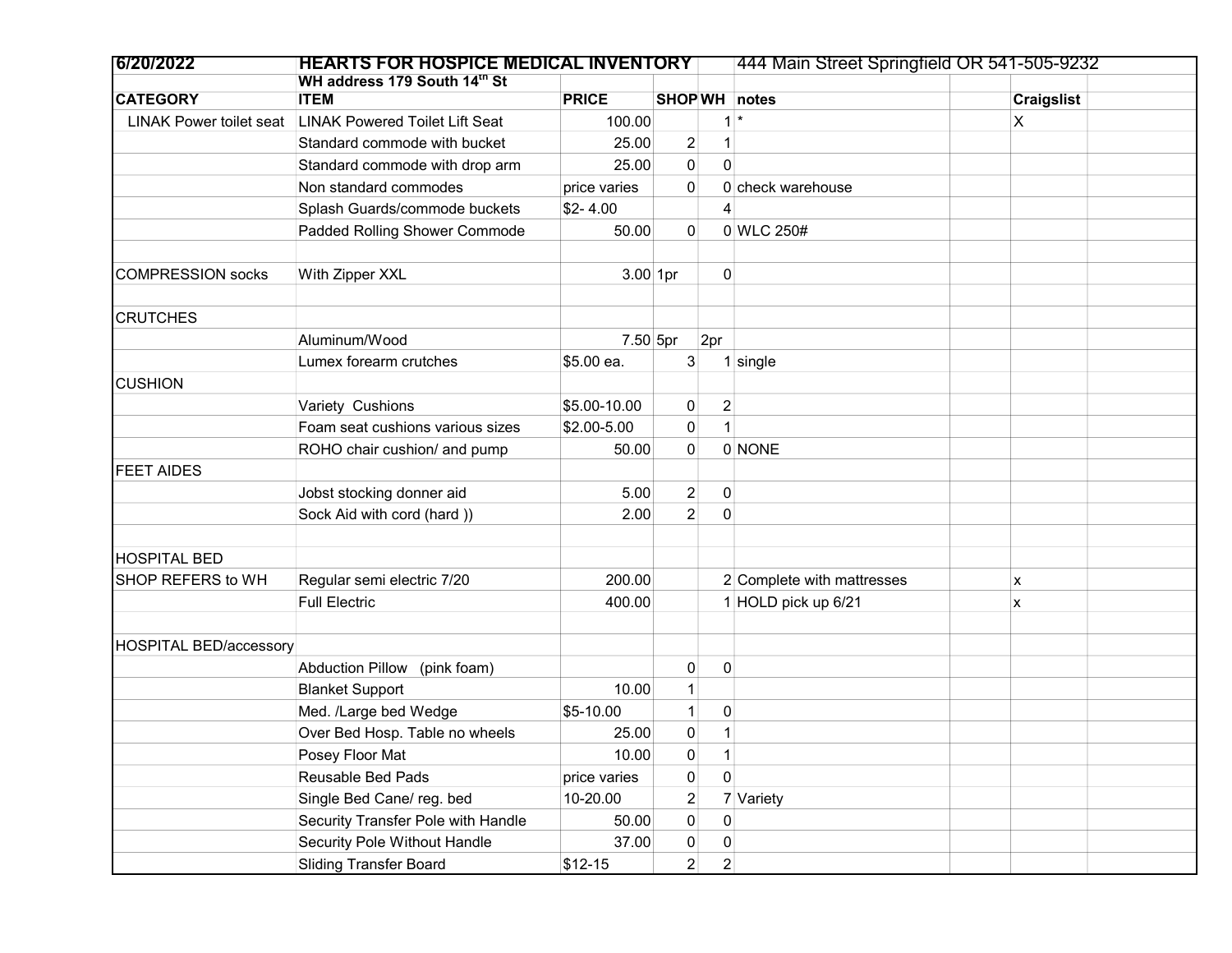| 6/20/2022                 | <b>HEARTS FOR HOSPICE MEDICAL INVENTORY</b> |               |                |                 | 444 Main Street Springfield OR 541-505-9232 |                   |  |
|---------------------------|---------------------------------------------|---------------|----------------|-----------------|---------------------------------------------|-------------------|--|
|                           | WH address 179 South 14th St                |               |                |                 |                                             |                   |  |
| <b>CATEGORY</b>           | <b>ITEM</b>                                 | <b>PRICE</b>  | SHOP WH notes  |                 |                                             | <b>Craigslist</b> |  |
|                           | Sliding Transfer Board with Disc            | 20.00         | $\mathbf 0$    | 0               |                                             |                   |  |
|                           | Trapeze attaches to hospital bed            | 37.00         |                | 0               |                                             |                   |  |
|                           | <b>Trapeze Free Standing</b>                | 50.00         |                | 0               |                                             |                   |  |
|                           | Proactive Protekt Aire 6000flow matt.       | 200.00        |                | $1^*$           |                                             |                   |  |
|                           | Super Panacea Regular hosp.bed              | 100.00        |                |                 | * mattress with bolsters                    |                   |  |
|                           | Fitted Bottom Sheet, and Flat sheets        | \$2.00 each   | 4              | $\overline{c}$  |                                             |                   |  |
| HOYER LIFT, ETC.          |                                             |               |                |                 |                                             |                   |  |
|                           | Hoyer Lift 450#wlc                          | 150.00        |                |                 | SOLD                                        |                   |  |
|                           | Hoyer Slings xxl FULL in shop NEW           | 25.00         | 1              |                 | 5 includes full and split WH                |                   |  |
|                           | Get U Up SOLD                               | 150.00        |                |                 | 1 Get U Up SOLD                             |                   |  |
|                           | BestMove Pt Transfer Assist Manual          | 100.00        |                |                 |                                             |                   |  |
| <b>MISCELLANEOUS</b>      |                                             |               |                |                 |                                             |                   |  |
|                           | <b>Adult Wipes and Baby Wipes</b>           | $.50 - 4.00$  | 9              | 3               |                                             |                   |  |
|                           | Oral Swabs (pink foam)blue foam             | price varies  |                | $3$ yes         |                                             |                   |  |
|                           | Rolling IV pole                             | \$10.00       | 1              |                 |                                             |                   |  |
|                           | Super Ear                                   | \$2.00        | $\pmb{0}$      | $\mathbf{0}$    |                                             |                   |  |
|                           | Sitz Bath                                   | \$3.00        | $\mathbf{1}$   |                 |                                             |                   |  |
| <b>OCCUPATIONAL ITEMS</b> |                                             |               |                |                 |                                             |                   |  |
|                           | Stand Assist for getting out of chair       | \$20.00       | 0              | $\overline{c}$  |                                             |                   |  |
|                           | <b>Book Seat</b>                            | \$1.00        | 1              |                 |                                             |                   |  |
|                           | Door Knob Twister                           | \$1.00        | 0              |                 |                                             |                   |  |
|                           | K Cups/ and Tumblers                        | \$3.00-1.00   | $\overline{7}$ |                 |                                             |                   |  |
|                           | Leg Lifter                                  | \$2.00        |                |                 |                                             |                   |  |
|                           | Medication organizer                        | $$1-4.00$     | 6              |                 | 10 price varies                             |                   |  |
|                           | Pill Cutter                                 | .50 Cent      | $\overline{c}$ | $\mathbf{0}$    |                                             |                   |  |
|                           | Long Shoe Horn                              | $$2-3.00$     |                |                 |                                             |                   |  |
|                           | Silver ware-Spoons                          | .50-1.00 each | $\overline{c}$ |                 |                                             |                   |  |
|                           | <b>Standing Tray</b>                        | \$5.00        | $\pmb{0}$      | 0               |                                             |                   |  |
|                           | <b>LAP TRAY</b>                             | \$3.00        | 0              | 0               |                                             |                   |  |
|                           | Posey Activity Apron                        | \$4.00        | 1 <sup>1</sup> |                 |                                             |                   |  |
|                           | <b>Threshold Ramps</b>                      | \$10.00       | $\overline{2}$ |                 | 0 use with uneven floor/ or thresh.         |                   |  |
|                           |                                             |               |                |                 |                                             |                   |  |
| POLAR CARE                | <b>ICE THERAPY</b>                          | \$25.00       | $\overline{0}$ |                 | 3 INCOMPLETE/no powercords                  |                   |  |
|                           |                                             |               |                |                 |                                             |                   |  |
| POWER CHAIR               | Check Warehouse                             |               | $\mathbf{0}$   | $\vert 0 \vert$ |                                             |                   |  |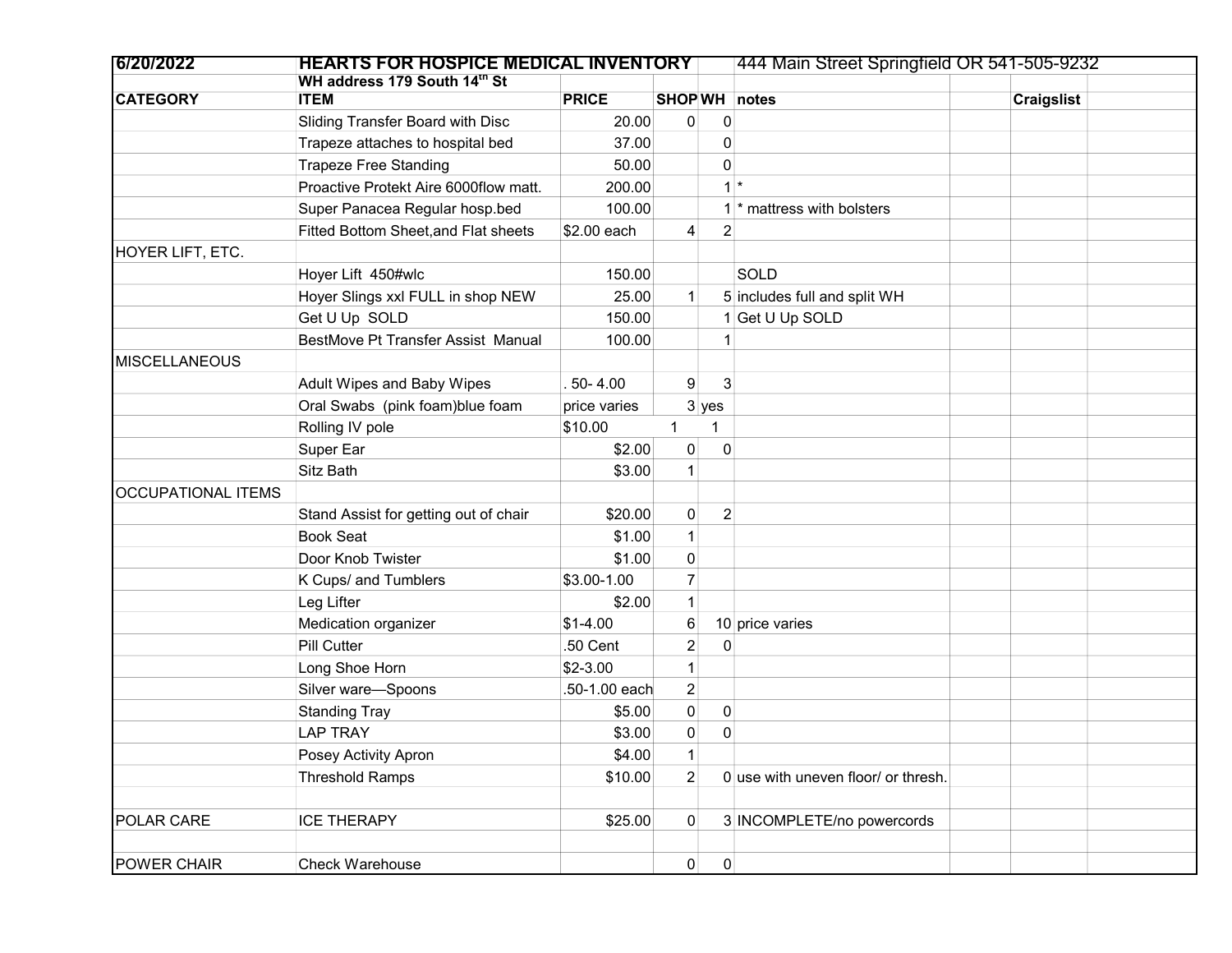| 6/20/2022                | <b>HEARTS FOR HOSPICE MEDICAL INVENTORY</b> |              |                |                | 444 Main Street Springfield OR 541-505-9232 |                   |  |
|--------------------------|---------------------------------------------|--------------|----------------|----------------|---------------------------------------------|-------------------|--|
|                          | WH address 179 South 14th St                |              |                |                |                                             |                   |  |
| <b>CATEGORY</b>          | <b>ITEM</b>                                 | <b>PRICE</b> |                |                | SHOP WH notes                               | <b>Craigslist</b> |  |
|                          |                                             |              |                |                |                                             |                   |  |
| <b>PRESSURE RELIEF</b>   |                                             |              |                |                |                                             |                   |  |
| <b>FEET AIDES/ELBOWS</b> | Elbow pad protectors                        | 1.50-2.00    | 1pr            |                |                                             |                   |  |
|                          | Hermell HEEL PROTECTORS                     |              | $5.00 3$ pr    | 1pr            |                                             |                   |  |
|                          | <b>Heelift Foam Boots</b>                   | \$5.00 pr.   | 1pr            | 0              |                                             |                   |  |
|                          | <b>EHOB Padded cloth boots</b>              | \$5.00 ea.   | 3              | $\mathbf{0}$   |                                             |                   |  |
| PRESSURE RELIEF AIR      |                                             |              |                |                |                                             |                   |  |
|                          | Alt. Air Mattress overlay with motor        | 18.00        | $\mathbf{1}$   |                | 1 overlay alt. air mattress                 |                   |  |
|                          | EHOB air mattress overlay                   | 10.00        | $\mathbf 0$    |                | 1 hand pump                                 |                   |  |
|                          |                                             |              |                |                |                                             |                   |  |
| <b>RESPIRATORY</b>       |                                             |              |                |                |                                             |                   |  |
|                          | Inogen Back Pack for G3                     | 50.00        | $\mathbf{1}$   |                |                                             |                   |  |
| <b>SAFETY ITEMS</b>      |                                             |              |                |                |                                             |                   |  |
|                          | <b>Gait Belt</b>                            | 2.00         | 6              | 10             |                                             |                   |  |
|                          | V Tech Baby monitoring system               | 10.00        | 1              |                |                                             |                   |  |
| <b>TOILET ITEMS</b>      |                                             |              |                |                |                                             |                   |  |
|                          | <b>Padded Toilet Seat</b>                   | 4.00         |                | 1              |                                             |                   |  |
|                          | <b>Toilet Riser without Handles</b>         | 5 dollars    | $\overline{c}$ | $\overline{2}$ |                                             |                   |  |
|                          | <b>Toilet Riser With Handles</b>            | \$10.00      | $\overline{c}$ | $\mathbf 1$    |                                             |                   |  |
|                          | <b>Toilet Frame With Arms</b>               | \$10.00      | $\overline{2}$ | $\overline{2}$ |                                             |                   |  |
|                          | Free Standing Toilet frames                 | \$10.00      | $\mathbf 0$    | $\mathbf{0}$   |                                             |                   |  |
|                          |                                             |              |                |                |                                             |                   |  |
| <b>TRANSPORT WC</b>      |                                             |              |                |                |                                             |                   |  |
|                          |                                             | <b>NONE</b>  |                |                |                                             |                   |  |
| <b>WALKER</b>            |                                             |              |                |                |                                             |                   |  |
|                          | 4 wheel walkers with seat                   | \$30-35.00   | 3              | 10             |                                             |                   |  |
|                          | Tri-fold - and 4 leg non fold walkers       | \$10.00      | 6              |                | 4 price varies                              |                   |  |
|                          | Tri-fold + Bil. Platform Attachments        | \$20.00      | 0              | 0              |                                             |                   |  |
|                          | Tri-fold tray attachments                   | \$2.00       | 0              | 4              |                                             |                   |  |
|                          |                                             |              |                |                |                                             |                   |  |
| <b>WHEEL CHAIRS</b>      |                                             |              |                |                |                                             |                   |  |
|                          | Tracer SX5 16 x 17 in. seat                 | \$55.00      | 1              |                | 0 250 # WLC $*$                             |                   |  |
|                          | RAZ Wheelchair heavy duty NEW               | \$100.00     |                |                | 1 350lb WLC Check with WH                   |                   |  |
|                          | Traveler standard WC                        | \$55.00      |                | 1              |                                             |                   |  |
|                          | Tilt N Space Solara SOLD                    | \$150.00     |                |                | 0 300# WLC 18 in. x 24 in. seat *           |                   |  |
|                          | Tilt N Space Tracer SX5 SOLD                | \$150.00     |                |                | 0 300#WLC reclines to full lying *          |                   |  |